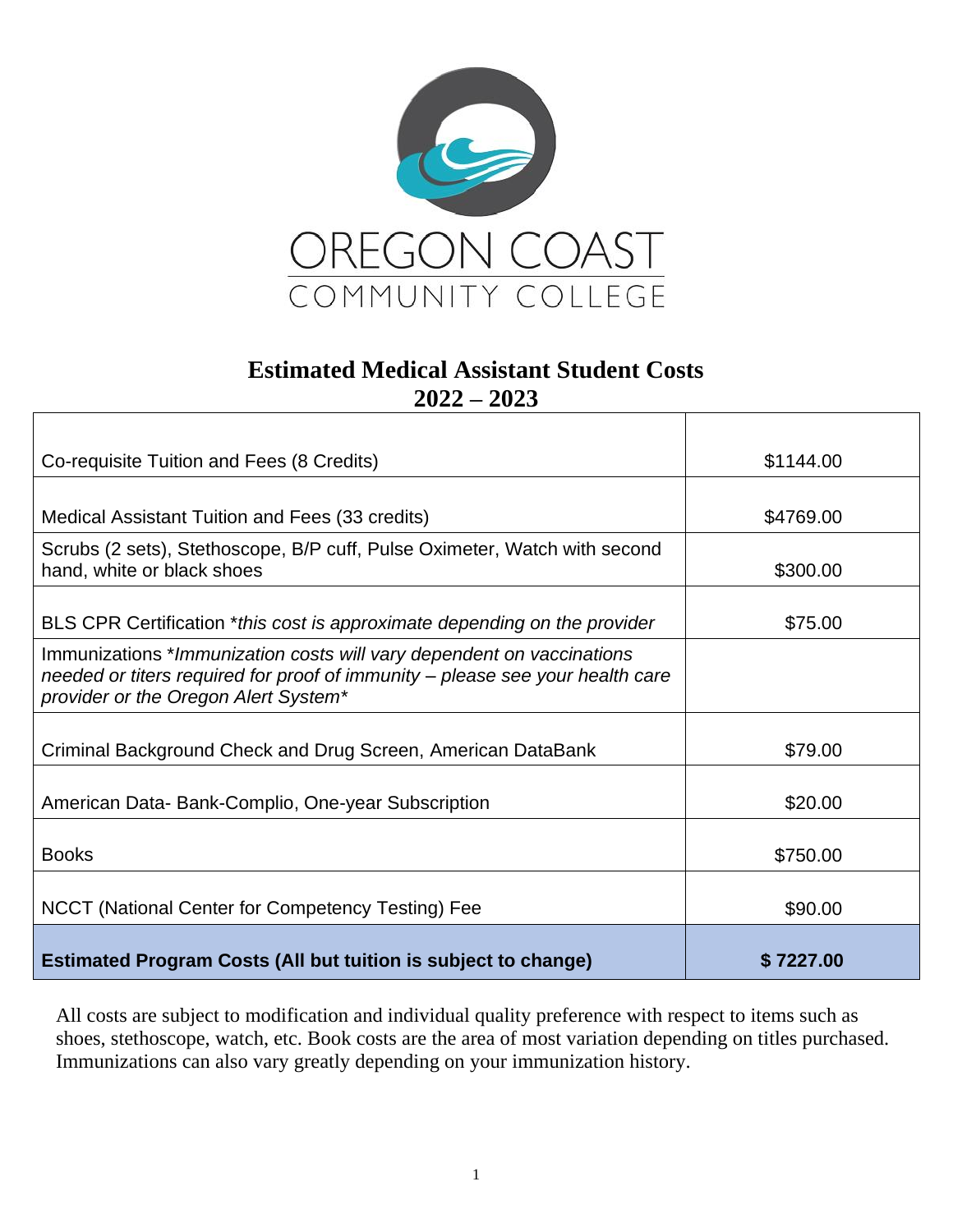

# **Medical Assistant Curriculum Map Estimated Costs 2022 – 2023**

| <b>FALL TERM 2022</b> |                                                   |                |                |             |              |
|-----------------------|---------------------------------------------------|----------------|----------------|-------------|--------------|
| Course #              | <b>Course Title</b>                               | <b>Credit</b>  | <b>Tuition</b> | <b>Fees</b> | <b>Total</b> |
|                       |                                                   | Hrs.           |                |             |              |
| NCMA 101              | Body Structure and Function I                     | $\overline{4}$ | 484.00         | 88.00       | 572.00       |
| <b>NCMA 102</b>       | <b>Medical Assistant Clinical</b><br>Procedures I | $\overline{4}$ | 484.00         | 88.00       | 572.00       |
| <b>WR</b> 121         | <b>English Composition</b>                        | $\overline{4}$ | 484.00         | 88.00       | 572.00       |
| <b>Term Total</b>     |                                                   | 12             | 1,452.00       | 264.00      | 1716.00      |

### **WINTER TERM 2023**

| Course #            | <b>Course Title</b>                | <b>Credit</b>  | <b>Tuition</b> | <b>Fees</b> | <b>Total</b> |
|---------------------|------------------------------------|----------------|----------------|-------------|--------------|
|                     |                                    | Hrs.           |                |             |              |
| <b>NCMA 103</b>     | Office Skills for the Medical      | 5              | 605.00         | 160.00      | 765.00       |
|                     | Office                             |                |                |             |              |
| NCMA <sub>111</sub> | <b>Body Structure and Function</b> | $\overline{4}$ | 484.00         | 88.00       | 572.00       |
|                     | П                                  |                |                |             |              |
| NCMA <sub>112</sub> | <b>Medical Assistant Clinical</b>  | 4              | 484.00         | 88.00       | 572.00       |
|                     | Procedures II                      |                |                |             |              |
|                     |                                    |                |                |             |              |
| <b>Term Total</b>   |                                    | 13             | 1,573.00       | 336.00      | 1,909.00     |

### **SPRING TERM 2023**

| Course #          | <b>Course Title</b>           | <b>Credit</b>  | <b>Tuition</b> | <b>Fees</b> | <b>Total</b> |
|-------------------|-------------------------------|----------------|----------------|-------------|--------------|
|                   |                               | Hrs.           |                |             |              |
| <b>NCMA</b> 113   | Medical Assistant Practicum I | 3              | 363.00         | 66.00       | 429.00       |
|                   |                               |                |                |             |              |
| <b>NCMA</b> 125   | Pharmacology for Medical      | $\overline{4}$ | 484.00         | 88.00       | 572.00       |
|                   | <b>Assistants</b>             |                |                |             |              |
| <b>PSY 101</b>    | Psychology and Human          | 4              | 484.00         | 88.00       | 572.00       |
|                   | Relations                     |                |                |             |              |
|                   |                               |                |                |             |              |
| <b>Term Total</b> |                               | <b>11</b>      | 1,331.00       | 242.00      | 1,573.00     |